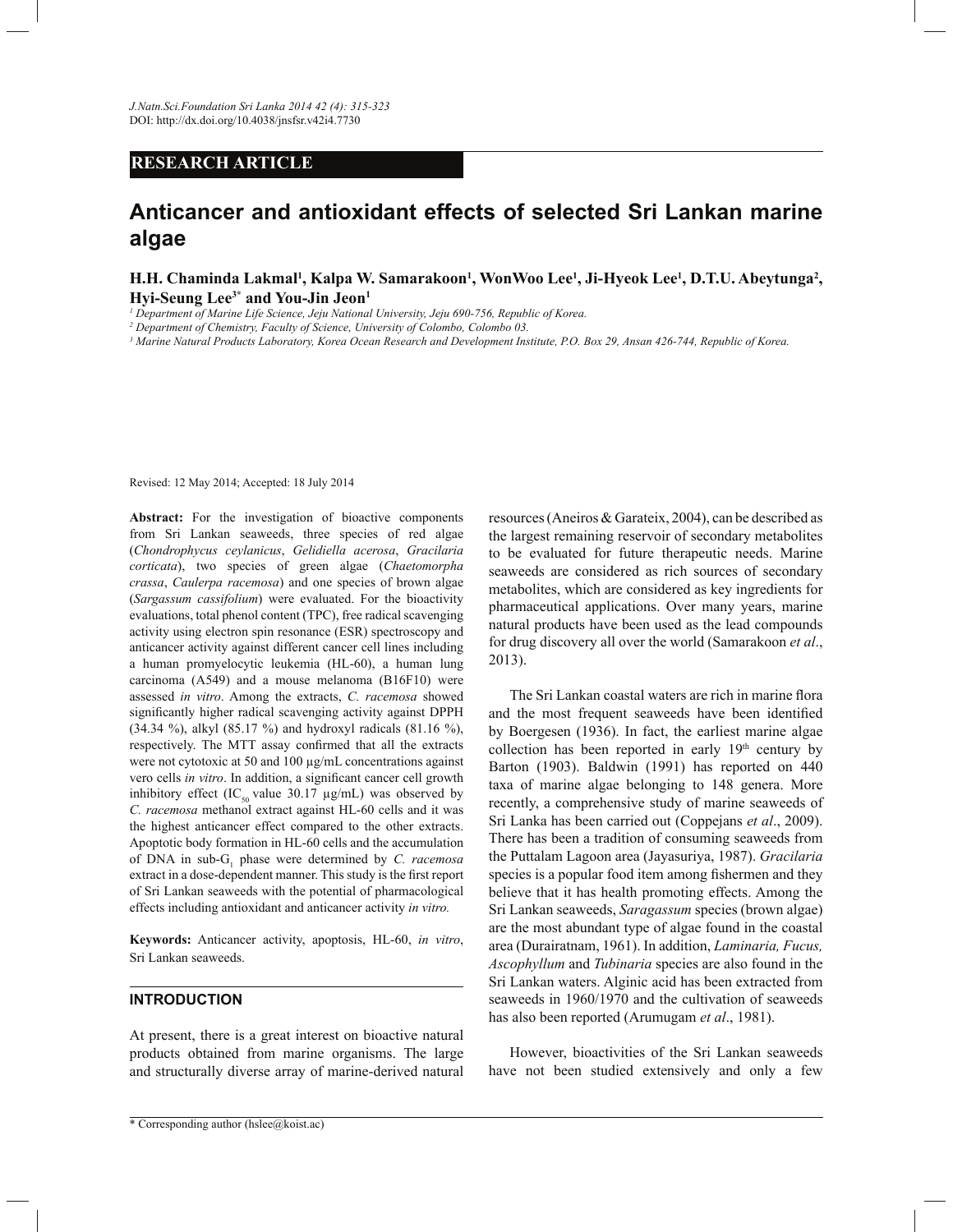reports have been found in the literature. Among them, Premekumara *et al.* (1995) have reported the postcoital contraceptive mechanism of the crude extract of Sri Lankan marine red algae, *Gelidiella acerosa.* As a consequence of the tropical climatic conditions in the seas around Sri Lanka such as extreme salinity levels, temperature variations, low light intensities and nutrient deficient habitats, changes would result in the ecological and physiological properties of the marine seaweeds. Therefore, these algae are a rich source of bioactive secondary metabolites and functional ingredients.

 In this study, the main objective was to evaluate the antioxidant and anticancer activities of some selected marine algae from Beruwela, Sri Lanka. In addition, the marine algal species with potent anticancer activity of apoptotic body inducing effect against human promyelocytic leukemia cell line (HL 60) was determined.

# **METHODS AND MATERIALS**

#### **Chemicals and reagents**

A monkey kidney cell line (vero), a human promyelocytic leukemia cell line (HL-60), a mouse melanoma cell line (B16F10) and a human lung carcinoma cell line (A549) were purchased from the Korean Cell Line Bank (KCLB, Seoul, Korea). Roswell Park Memorial Institute (RPMI-1640) medium, Dulbecco's modified eagle's medium (DMEM), fetal bovine serum (FBS), and penicillin-streptomycin were purchased from Gibco/ BRL (Burlington, ON, Canada). 3-(4, 5-dimethylthiazol-2-yl)-2,5-diphenyltetrazolium bromide (MTT), 2'-[4 ethoxyphenyl]-5-[4-methyl-1-piperazinyl]-2,5'-bi-1Hbenzimidazole trihydrochloridetrihydrate (Hoechst 33342) and dimethyl sulfoxide (DMSO) were purchased from Sigma-Aldrich (St. Louis, MO, USA). All the other chemicals and reagents used in these investigations were of analytical grade.

#### **Seaweed collection and preparation of extracts**

Fresh marine seaweeds were collected from the sampling sites at Beruwela coral reef in the Southern Province of Sri Lanka. Collected samples were washed well to remove salt, epiphytes and sand. The seaweeds were identified (Figure 1) by one of the co-authors Dr Kalpa W. Samarakoon based on the descriptions on ABC Taxa (Coppejans *et al*., 2009) and the herbarium specimens were kept in the research laboratory, Department of Chemistry, University of Colombo. All the samples were stored at -70 °C and air dried at room temperature for 24 h. The frozen and air dried samples were lyophilized

## *316 H.H. Chaminda Lakmal et al.*

and homogenized using a laboratory mechanical blender before extraction. Each homogenized sample was mixed with 80 % methanol and subjected to sonication (ultrasound assisted extraction) at 25 °C for three 90 min periods. The extracts were filtered under vacuum using Whatman No.1 (Whatman Ltd., Maidenstone, England) filter paper and the solvent was evaporated using a rotary evaporator (Fisher Scientific, Loughborough, UK**)**. The collected crude methanolic extracts were used for the *in vitro* bioassays.



**Figure 1:** Seaweeds collected from Beruwela coral reef, Sri Lanka (1) *Caulerpa racemosa*; (2) *Chaetomorpha crassai*; (3) *Sargassum crassifolium*; (4) *Gelidiella acerosa*; (5) *Chondrophycus ceylanicus*; (6) *Gracilaria corticata*.

#### **Determination of total phenolic content (TPC)**

The total phenolic content of the samples were determined according to Chandler and Dodds (1983). One milliliter of  $(0.1 \text{ mg} \text{ mL}^{-1})$  sample was mixed in a test tube containing 1 mL of 95 % ethanol, 5 mL of distilled water and 0.5 mL of 50 % Folin–Ciocalteu reagent. The mixture was allowed to react for 5 min, and then 1 mL of  $5\%$  Na<sub>2</sub>CO<sub>3</sub> was added, mixed thoroughly and placed in the dark for 1 h. The absorbance was measured at 725 nm using a UV–vis spectrometer. A gallic acid standard curve was obtained for the calibration of phenolic content.

# **Cell culture**

HL-60 and A549 cells were grown in RPMI-1640 medium. Further more B16F10 and vero cells were cultured in DMEM. Both culture media were supplemented with 1 % antibiotic (100 mL<sup>-1</sup> penicillin, 100 μg mL<sup>-1</sup> of streptomycin) and 10 % FBS. The cells were incubated and maintained in an atmosphere of 5 %  $CO_2$  at 37 °C. The cells were sub-cultured every 2 days and exponential phase cells were used throughout the experiments.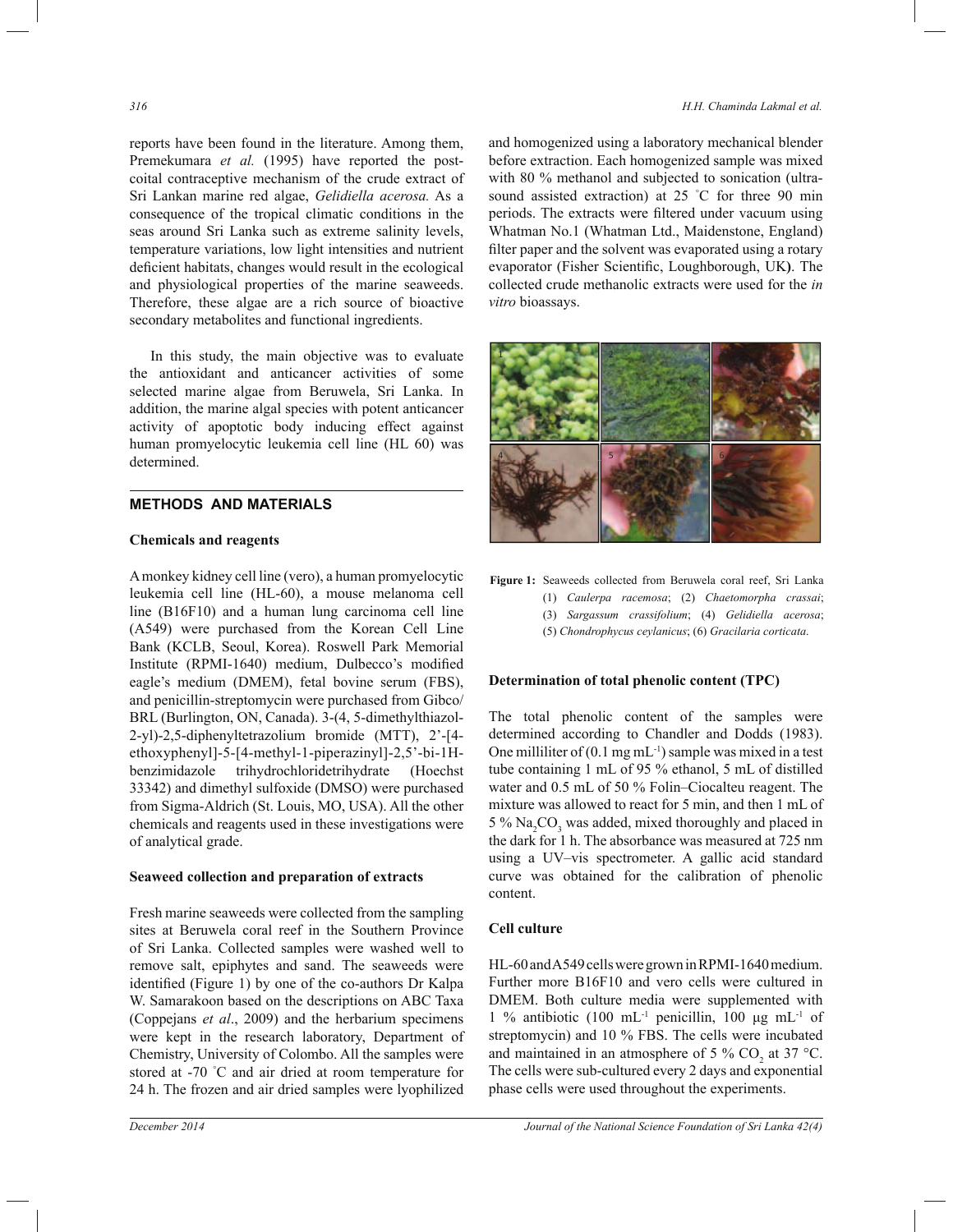*Anticancer and antioxidant effects of Sri Lankan marine algae 317*

# **Determination of cell viability (MTT assay)**

The sample cytotoxicity was evaluated on vero cells and cell growth inhibitory activity of the methanol extracts were assessed by colourimetric MTT assay against cancer cells (HL-60, B16F10, and A549) with different concentrations (50, 100 and 200  $\mu$ g mL<sup>-1</sup>). Suspension cells (HL-60 cells) and attached cells (B16F10 and A549) were seeded in a 96-well plate at a concentration of  $2 \times 10^4$  cells mL<sup>-1</sup> and incubated for 24 h and treated with samples with different concentrations and further incubated for 24 h before MTT treatment. MTT stock solution (50  $\mu$ L; 2 mg mL<sup>-1</sup> in PBS) was added to each well to achieve a total reaction volume of 250 µL. After 3 h of incubation, the plates were centrifuged for 10 min at 2000 rpm and the supernatants were aspirated. The formazan crystals in each well were dissolved in DMSO and the amount of purple formazan was assessed by measuring the absorbance at 540 nm.

#### **Nuclear staining with Hoechst 33342**

The cell permeable DNA dye, Hoechst 33342 stain was used to examine the nuclear morphology of the cells. Hoechst 33342 is excited by uv light and emits blue fluorescence at  $460 - 490$  nm. This dye binds preferentially to the adenine-thymine (A-T) regions of the DNA. The stained nuclei were considered as viable. In addition, the presence of DNA fragmentations and chromatin condensations were visualized as apoptosis (Lizard *et al*., 1995). HL-60 cells were placed in 24-well plates at a concentration of  $2 \times 10^4$  cells mL<sup>-1</sup>. The cells were then treated with different concentrations (50, 100 and 200 µg mL-1) of *Caulerpa racemosa* methanol extract and incubated for an additional 24 h. Next, Hoechst 33342 dye was added to the culture media at a final concentration of 10  $\mu$ g mL<sup>-1</sup> and the plates were incubated for an additional 15 min at 37 ˚C. The stained cells were observed under a fluorescent microscope equipped with a CoolSNAP-Pro colour digital camera in order to determine the degree of nuclear condensation.

#### **Cell cycle analysis**

The cell cycle analysis was performed to examine the proportion of apoptotic sub- $G_1$  hypodiploid cells as described by Nicoletti *et al.* (1991). The HL-60 cells were seeded on 6-well plates at a concentration of 2 × 10<sup>5</sup> cells mL<sup>-1</sup> and treated with different concentrations (50, 100 and 200 µg mL-1) of *C. racemosa* methanol extract. The cells were harvested after 24 h, fixed in 1 mL of 70 % ethanol for 30 min at 4 ˚C, washed twice with PBS followed by incubation in the dark in 1 mL

of PBS containing 100 µg of propidium iodide (PI) and 100 µg RNase A for 30 min at 37 ˚C. The flow cytometric analysis was performed with a FACS caliber flow cytometer (Becton–Dickinson, SanJose, CA, USA). The effect on the cell cycle was examined by changes in the percentage of cell distribution at each cell cycle phase, and assessed by histograms generated by the Quest and Mod-Fit computer programmes (Wang *et al.*, 1999).

#### **Statistical analysis**

All data are expressed as mean  $\pm$  standard deviation of three determinations. Statistical comparison was performed *via* a one-way analysis of variance followed by Duncan's multiple range test (DMRT). Probability values of less than  $0.05$  ( $p < 0.05$ ) were considered as significant.

# **RESULTS**

# **Total phenolic contents (TPC) and free radical scavenging activity (%)**

The total phenolic content (TPC) of methanol extracts of selected Sri Lankan marine algae were determined by Folin–Ciocalteu method and the free radical scavenging activity (%) using electron spin resonance (ESR) spectroscopy (Table 1). The highest TPC (%) was observed as 5.13 (%) from *Gracillaria corticata*  and the lowest TPC was recorded from *Gelidiella acerosa* as 3.64 (%). However, the reported TPC % was not significantly different among the species. Free radical scavenging activities were evaluated by ESR spectroscopic technique using three types of radicals including DPPH, hydroxyl and alkyl radicals. Among all the extracts at 1 mgmL-1 concentration, *C. racemosa*  showed a significant average radical scavenging activity against DPPH (34.34 %), alkyl (85.17 %) and hydroxyl (81.16 %), respectively. In fact, the best alkyl radical scavenging activity was recorded as 91.36 % from *Chondrophycus ceylanicus*. In general, alkyl and hydroxyl radical scavenging activity (%) of the methanol extracts showed significant differences compared to DPPH radical scavenging activity (Table 1).

#### **Sample cytotoxicity assessment against vero cells**

Sample cytotoxicity effect against vero cells was determined by the MTT assay. The methanol extract of marine algae samples were incubated at 50, 100 and  $200 \mu g$  mL<sup>-1</sup> concentrations for 24 h with vero cells and the cell viability (%) was determined *in vitro* (Figure 2).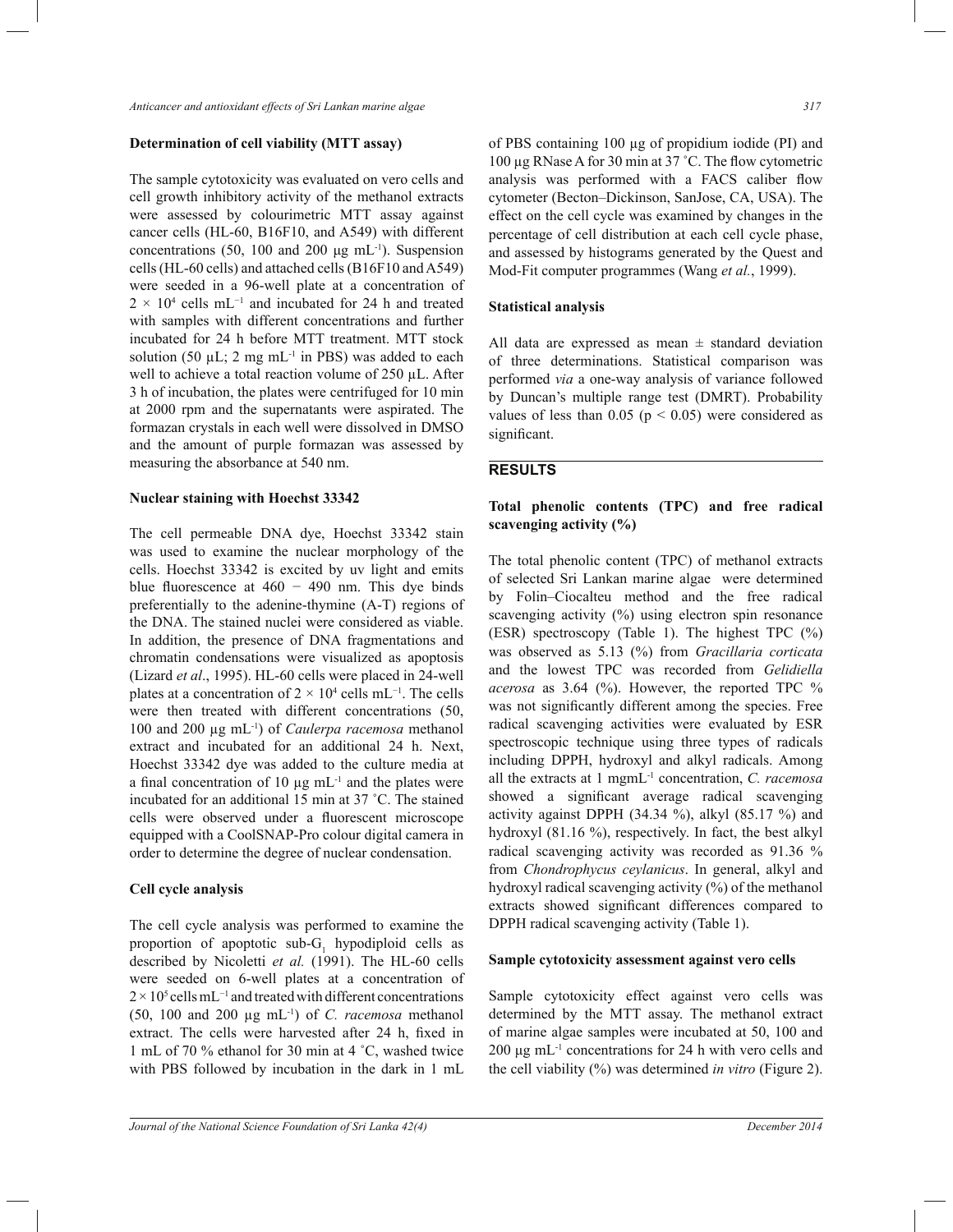Table 1: Free radical scavenging activity (%) and total phenolic content of Sri Lankan seaweed extracts <sup>a</sup>

| Scientific name          | Total phenolic content | Free radical scavenging activity $(\frac{6}{6})^6$ |                    |                               |  |
|--------------------------|------------------------|----------------------------------------------------|--------------------|-------------------------------|--|
|                          | (%)                    | DPPH radical                                       | Alkyl radical      | Hydroxyl radical              |  |
|                          |                        |                                                    |                    |                               |  |
| Caulerpa racemosa        | $3.78 \pm 0.10$        | $34.34 \pm 0.03^*$                                 | $85.17 \pm 0.55^*$ | $81.16 \pm 0.75$ <sup>*</sup> |  |
| Chaetomorpha crassa      | $4.69 \pm 0.14$        | $20.12 \pm 0.08$                                   | $36.40 \pm 4.00$   | $77.08 \pm 0.92$              |  |
| Sargassum crassifolium   | $3.80 \pm 0.12$        | $11.16 \pm 1.67$                                   | $60.56 \pm 2.86$   | $76.59 \pm 1.56$              |  |
| Gelidiella acerosa       | $3.64 \pm 0.16$        | $6.19 \pm 1.53$                                    | $54.25 \pm 0.44$   | $74.95 \pm 4.854$             |  |
| Chondrophycus ceylanicus | $4.05 \pm 0.13$        | $6.39 \pm 0.68$                                    | $91.36 \pm 2.26^*$ | $80.09 \pm 1.36^*$            |  |
| Gracilaria corticata     | $5.13 \pm 0.13$        | $18.17 \pm 0.90$                                   | $78.67 \pm 0.67^*$ | $76.28 \pm 2.22$              |  |

<sup>a</sup> The values were determined by triplicate individual experiments. Values are mean  $\pm$  SD of three determinations.

**b** Concentration used at 1 mgmL<sup>-1</sup>

 $*$  p < 0.05



Figure 2: The effect on cell viability (%) of the methanol extracts of selected Sri Lankan seaweeds against vero cells after incubation at 24 hours and evaluated by MTT assay. Values are expressed as means  $\pm$  SD in triplicate experiments.

**Table 2:** Cancer cell (HL-60) growth inhibition by methanol extracts from selected Sri Lankan seaweeds

| Seaweed<br>samples     | C. racemosa                                                | C. crassa S. crassifolium G. acerosa C. ceylanicus G. corticata |                  |                  |       |
|------------------------|------------------------------------------------------------|-----------------------------------------------------------------|------------------|------------------|-------|
| $(\mu g \, mL^{-1})^a$ | IC <sub>so</sub> values $30.17 \pm 0.5^*$ 179.88 $\pm 1.6$ | >200                                                            | $104.43 \pm 0.8$ | $102.17 \pm 1.2$ | > 200 |

<sup>a</sup> The concentration of samples to 50 % growth inhibition of cancer cell. The values of IC<sub>50</sub> were determined by triplicate individual experiments.

\*  $p < 0.05$ 

All samples at 50 and 100  $\mu$ g mL<sup>-1</sup> concentrations showed a high cell viability (%) compared to the controls. Among the samples, *C. ceylanicus, Chaetomorpha crassa, Sargassum cassifolium* and *Gelidiella acerosa* indicated the least cytotoxicity on vero cells at 200 μg mL-1 concentration. The methanol extracts of *C. racemosa* and *Gracillaria cortcata* showed significant cytotoxic effects at 200 μg mL<sup>-1</sup> concentration (Figure 2).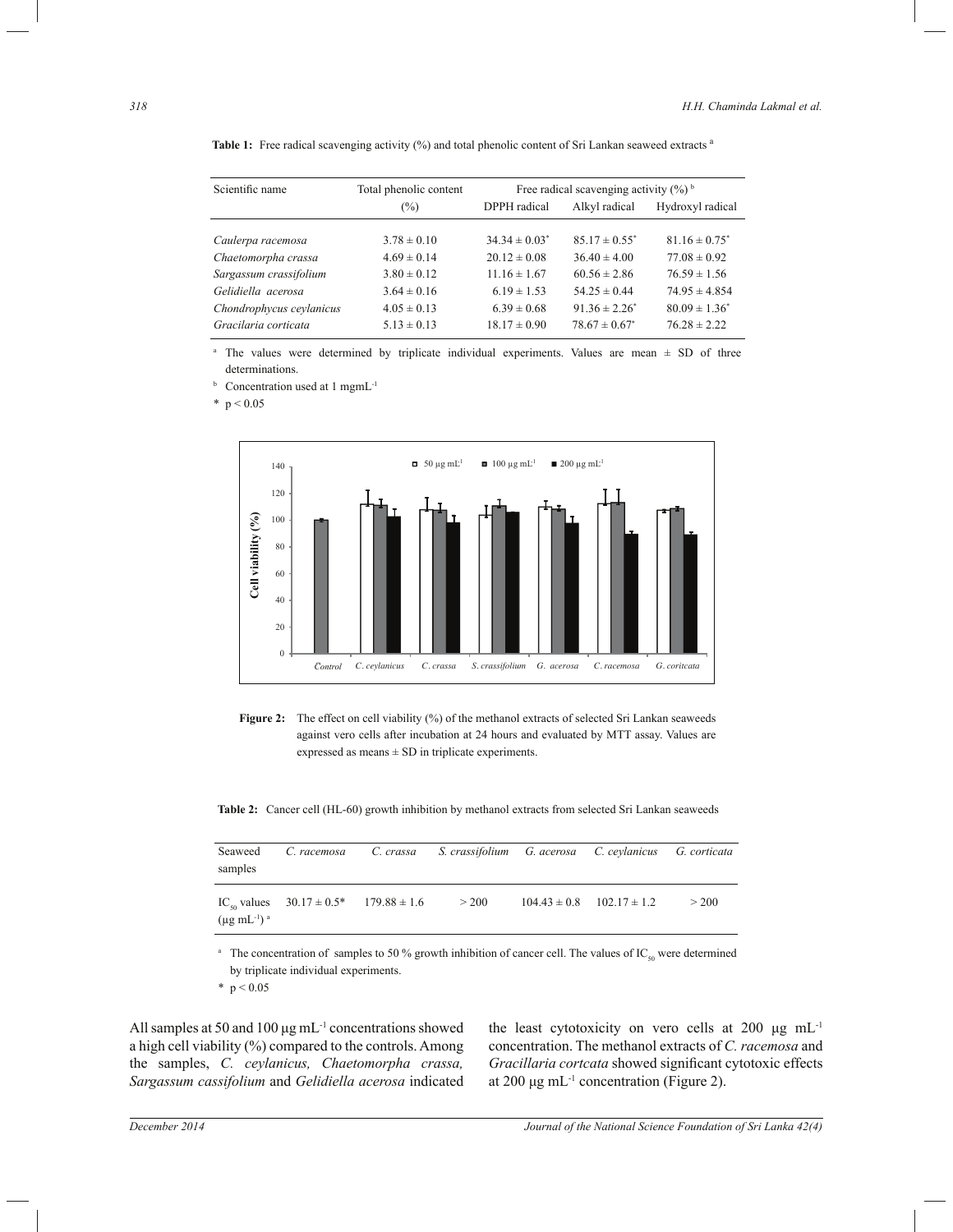*Anticancer and antioxidant effects of Sri Lankan marine algae 319*



Figure 3: The effect on cell viability (%) of the methanol extracts of collected seaweeds from Sri Lanka against, (A) HL-60; (B) B16F10 and (C) A549 cancer cells for 24 hours.  $\Box$  denotes the control (without sample treatment). Values are expressed as means  $\pm$  SD in triplicate experiments.



**Figure 4:** Induction of apoptotic body formation in HL-60 cells was observed under a fluorescent microscope after Hoechest 33342 staining. (A): control (without sample treatment); (B): *Caulerpa racemosa* methanol extract (CRM) treated with 50 µg mL-1; (C): CRM treated with 100 µg mL<sup>-1</sup>; (D): CRM treated with 200 µg mL<sup>-1</sup>; Arrows denote a typical apoptotic body formation in HL-60 cells.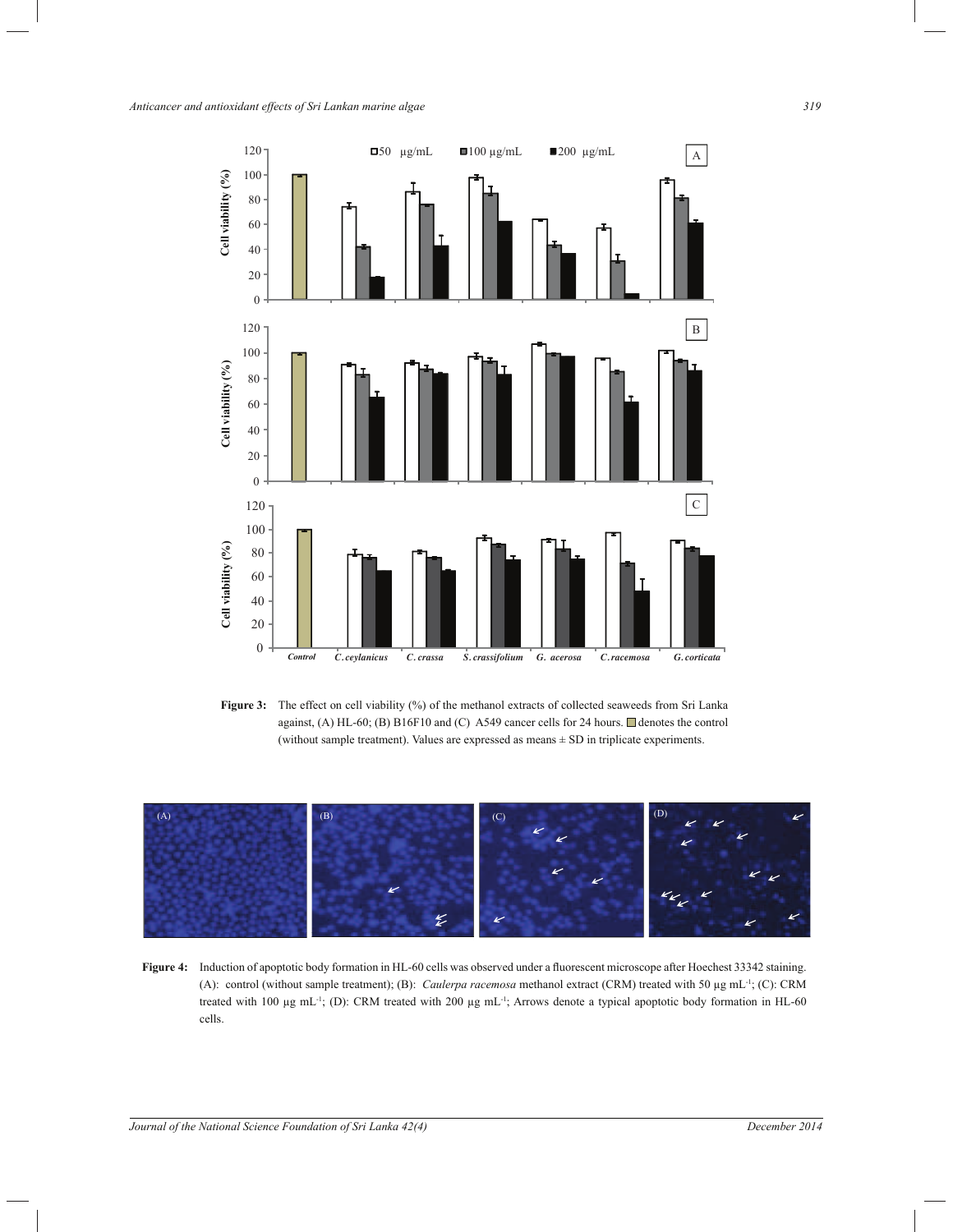# *Growth inhibitory activity of Sri Lankan seaweed extracts against HL-60, B16F10 and A549 cancer cell lines*

The cell viability (%) of the cancer cells HL-60, B16F10 and A549 were determined by MTT assay with incubation of different concentrations  $(50, 100, 200 \mu g \text{ mL}^{-1})$  of methanol extract of seaweeds for 24 h. Observed results is shown in Figure 3  $(A)$ ,  $(B)$  and  $(C)$ , respectively. Among the cancer cells, HL-60 cells were significantly suppressed (p < 0.05) with the *C. racemosa* extract and *C. ceylanicus*  extract dose-dependently compared to the control. In particular, the highest growth inhibitory activity on HL-60 cells was observed at 200 µg mL-1 of *C. racemosa* (Figure 3 A), which was approximately 95 %. The same concentration of *C. racemosa* showed a marked growth inhibitory activity against B16F10 and A459 cancer cells (Figure 3 B and C). The calculated  $IC_{50}$  values for the

growth inhibitory activity of the cancer cells are listed in Table 2. According to the results, the lowest cancer cell growth inhibitory activity (IC<sub>50</sub> value 30.17 µg mL<sup>-1</sup>) was reported in *C. racemosa.* Therefore, the methanol extract of *C. racemosa* was used to determine the mechanism of anticancer activity against HL-60 cancer cells, and the apoptotic body formation and accumulation of DNA content percentage in the sub-G1 phase of the cell cycle of HL-60 were evaluated.

# *Apoptosis induced anticancer activity*

The cell permeable DNA dye Hoechst 33342 staining was used to examine the nuclear morphology of the cells. The methanol extract of *C. racemosa* (CRM) at different concentrations ( $50 \sim 200 \,\mu g \,\text{m}$ L<sup>-1</sup>) was incubated with the HL-60 cells for 24 h, and the apoptosis induced nuclear morphology of HL-60 cells stained with Hoechst 33342



**Figure 5:** Apoptotic sub-G<sub>1</sub> content was detected by flow cytometry after stained with PI. (A): control (without sample treatment); (B): *Caulerpa racemosa* methanol extract (CRM) treated with 50 µg mL-1; (C): CRM treated with 100 µg mL-1; (D): CRM treated with 200  $\mu$ g mL<sup>-1</sup>; (E): Accumulation of DNA content (%) in the sub-G<sub>1</sub> phase of the cell cycle of HL-60 incubated with CRM different concentrations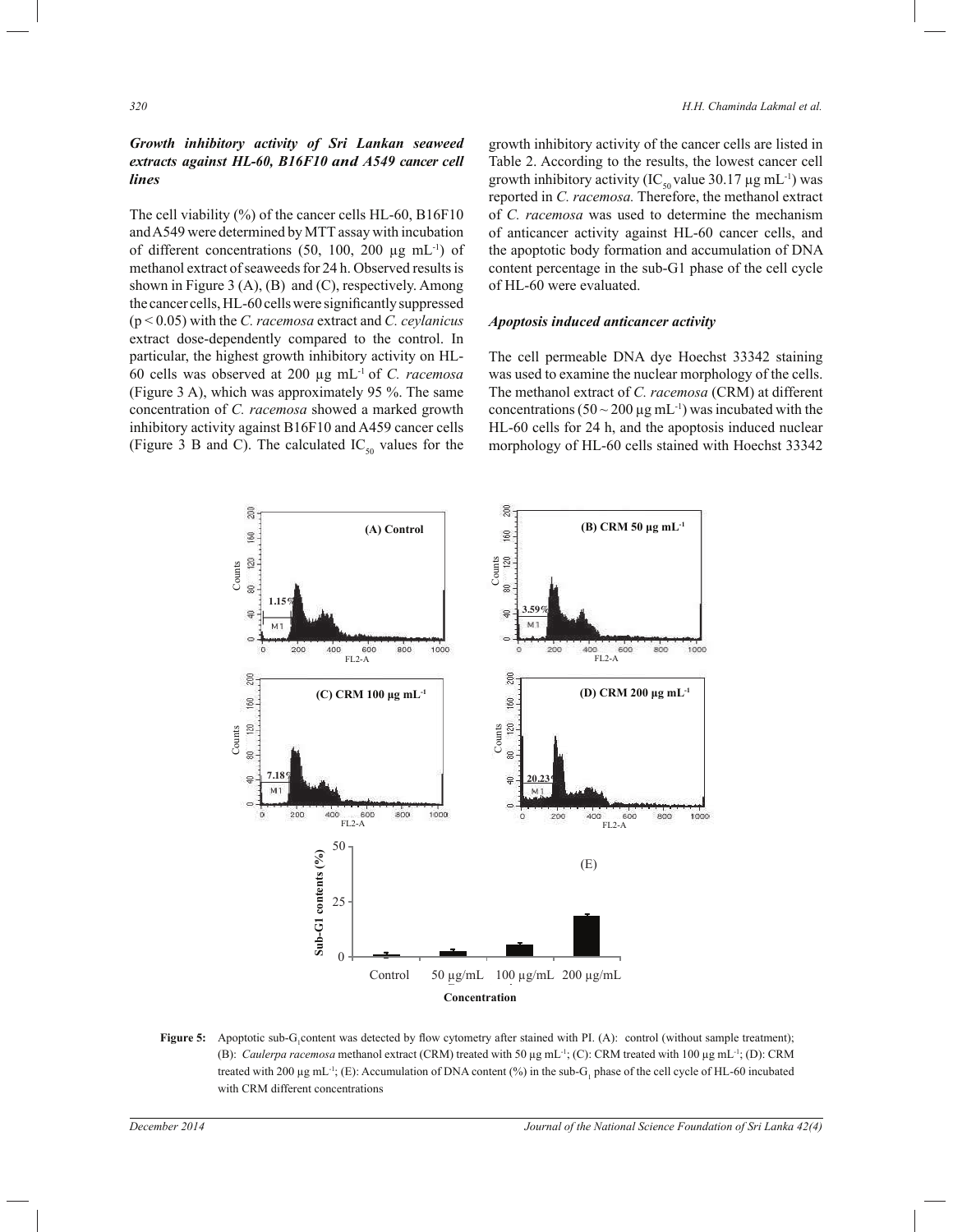was visualized by fluorescent microscopy (Figure 4). In this experiment, the control (sample A) showed the intact cell nuclei without DNA damage. However, treatments of CRM at different concentrations showed clear DNA damages and a dramatic increase in the apoptotic body formations [Figures 4  $(B)$ ,  $(C)$  and  $(D)$ ]. These results were dose-dependently correlated with the HL-60 cell growth inhibition *via* the proportion of apoptotic body formation and the treated CRM concentration.

# *Induction effect of sub-G<sup>1</sup> contents in HL-60 cells*

The inhibitory effects on the proliferation of HL-60 cells were evaluated by determining the sub- $G_1$  content population (%) with respect to the incubated different concentrations of CRM. According to the results, the cell cycle arrest and the accumulation of cells in the sub- $G<sub>1</sub>$ phase increased in a concentration dependent manner [Figures 5 (B), (C) and (D)]. Moreover, the apoptotic body formations were reflected in the accumulation of sub- $G_1$  content and further determined as 3.59, 7.18 and 20.13 % of sub- $G_1$  population against the CRM concentrations 50, 100 and 200  $\mu$ g mL<sup>-1</sup>, respectively compared to the control (Figure 4 E). These evidences suggest that CRM induce the cell death due to the apoptotic body formations.

# **DISCUSSION**

Reactive oxygen species (ROS) are the major causative agents for oxidative stress in the human body. Some endogenous antioxidant enzymes such as superoxide dismutase, catalase and glutathione peroxidase protect the internal organs and tissues from oxidative damage (Ahn *et al*., 2004). Hence, antioxidants play an important role in the human body by reducing oxidative reactions. However, imbalances between the endogenous antioxidants and ROS cause serious health issues and disorders such as cancer, cardiovascular disease, hypertension, diabetes mellitus, inflammatory diseases, neurodegenerative diseases and ageing (Valko *et al*., 2007). Among them, cancer is the leading threat for the world population; the first-leading cause of death in economically developed countries and the secondleading cause of death in developing countries (Ezzati *et al*., 2002). Therefore, researchers are continually seeking a good source with potent antioxidant ability and cancer suppressing activity as an alternative for dietary supplements.

 Among the marine organisms, marine algae are considered as a rich source of natural antioxidants (Ngo *et al*., 2011). In this study, the methanol extracts of some selected Sri Lankan seaweeds were evaluated to determine their medicinal properties. The most sensitive method for the free radical scavenging activity using electron spin resonance spectroscopy showed that the seaweed extracts have the profound free radical quenching effects. In particular, all the extracts showed the best hydroxyl radical scavenging activity (as higher than 75 % of scavenging effect) at the tested concentrations. The total phenolic content of the extracts did not give the supportive facts that correlate with the determined antioxidant activity. It is believed that a different kind of secondary metabolite could be involved for the antioxidant activity.

 Finding cancer cure therapeutics from marine food sources would attract great attention from many scientists. Apoptosis is considered as a programmed cell death and characterized cell changes including blebbing, cell shrinkage, nuclear fragmentation, chromatin condensation and chromosomal DNA fragmentation (Kroemer *et al*., 1995). Apoptosis provides a conceptual framework to understand cancer genetics and cancer therapy (Lowe  $& Lin, 2000$ ). In fact, the most cytotoxic anticancer agents induce apoptosis that will compel characteristic cell changes and diminishing cancer cells. In this study, *C. racemosa* was identified as the best species with apoptotic inducing potency against HL-60 cancer cells. Apoptosis is also an important biological mechanism that effectively plays a role in maintaining cellular integrity and homeostasis (Yan *et al.*, 2008). This process regulates cell division and intrinsic suicide or programmed cell death (Chang & Yang, 2000). This confirms that the observed typical nuclei morphology characteristics induced with the nuclear condensation or DNA fragmentation and sub- $G_1$  DNA accumulations are dose-dependently related to CRM.

 In addition, Ratnasooriya *et al*. (1991) have investigated the hypotensive activity of a marine red algae, *Gracilaria* sp. extracts on rats. The same group of researchers has identified the gastro-protective effects of the crude extracts of *Jania* sp. on ethanol induced gastric lesions in rats (Ratnasooriya *et al*., 1990). Moreover in another study, the extracts from macro algae collected from different coastal areas of Northern Sri Lanka have been tested for antibacterial activity and some phytochemicals including alkaloids, saponins, flavonoids, tannins and glycosides have been identified (Jayaseelan *et al*., 2012). A sphingosine derivative isolated from the red algae, *G. acerosa* hexane fraction has shown to have non-steroidal, anti progesterone contragestative activity as reported by Premakumara *et al*. (1996). In addition, human sperm mortality stimulation activity has been reported by a sulfono glycolipid isolated from *G. acerosa* (Premakumara *et al*., 2001). This is the first study to determine the antioxidant and anticancer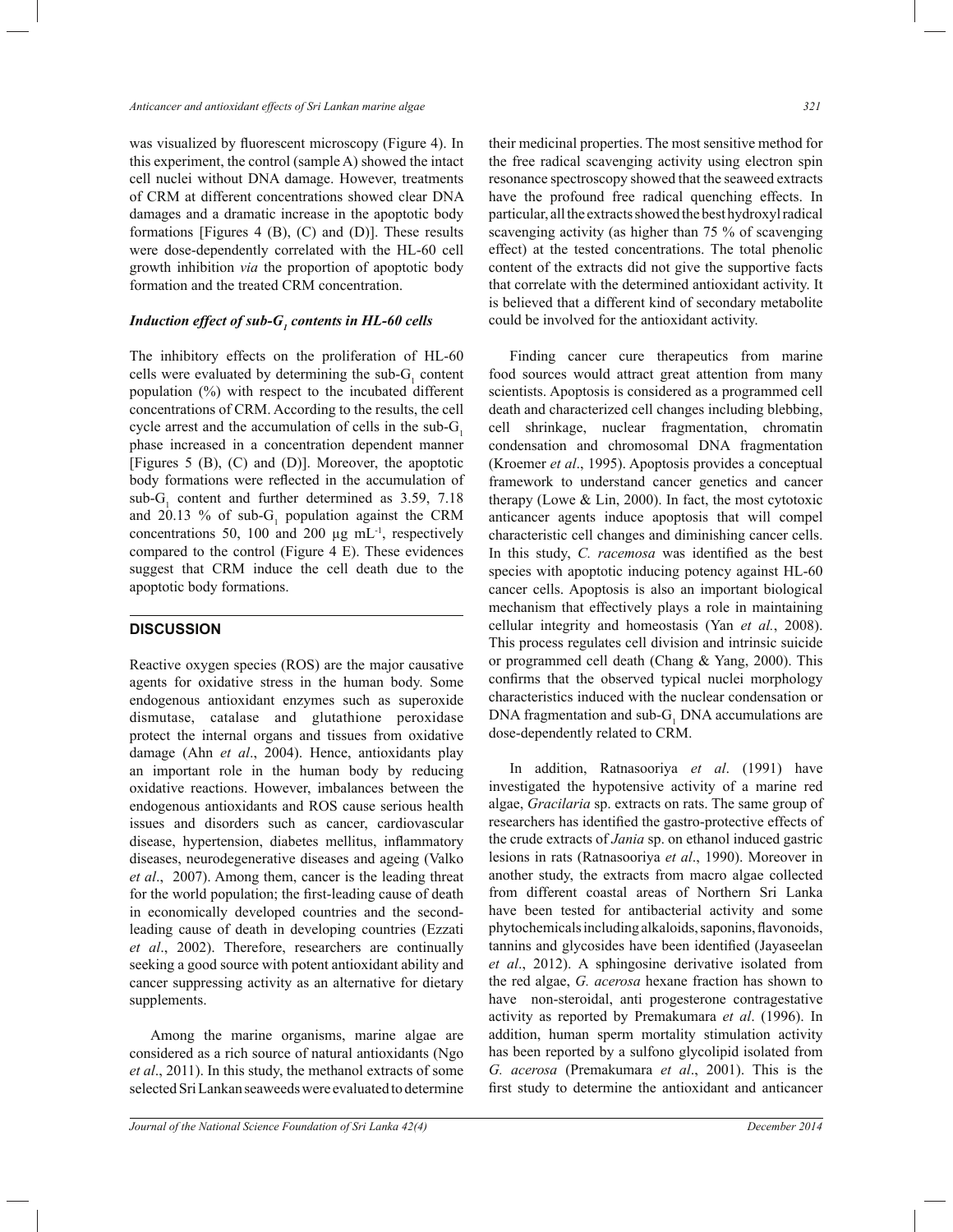activity of Sri Lankan marine algae. The results of the study confirms the anticancer and antioxidant effects of the Sri Lankan marine algae. Furthermore, in order to isolate the bioactive natural products, further sequential chromatography and spectroscopy techniques can be employed.

 In this study, the potent pharmacological properties of some seaweeds from Sri Lanka were evaluated and confirmed. In conclusion, all the extracts showed potential antioxidant effect with the radical scavenging activity tested by ESR spectroscopy. The determined cell viability was significantly higher and no cytotoxicity was observed against vero cells *in vitro*. Furthermore, apoptotic induced anticancer activity was observed with the *C. racemosa* extract against HL-60 cells.

#### **Acknowledgement**

This work was supported by a grant as part of the project "Development of overseas marine bio-resources and a system for their utilization", of the Ministry of Ocean and Fisheries, Republic of Korea. The Colombo Science and Technology Cell (CELL) would like to express appreciation to the Korea Institute of Ocean Science and Technology (KIOST) for funding this project and the Department of Wild Life Conservation in Sri Lanka for permitting the collection of specimens from Beruwela sample site.

## **REFERENCES**

- 1. Ahn C.B., Jeon Y.J., Kang D.S., Shin T.S. & Jung B.M. (2004). Free radical scavenging activity of enzymatic extracts from a brown seaweed *Scytosiphon lomentaria* by electron spin resonance spectrometry. *Food Research International* **37**: 253 − 258.
- 2. Aneiros A. & Garateix A. (2004). Bioactive peptides from marine sources: pharmacological properties and isolation procedures. *Journal of Chromatography B* **803**: 41 − 53.
- 3. Arumugam I., Siripala A. & Thivendirarajah (1981). Preliminary studies on the alginic acid and agar contents of some marine algae. *Proceedings of the 37th Annual Sessions of the Sri Lanka Association for the Advancement of Science*, Sri Lanka Association for the Advancement of Science,120\10, Vidya Mawatha, Colombo 07.
- 4. Baldwin M.F. (1991). *Natural Resources of Sri Lanka: Conditions and Trends*. p. 280. Natural Resources Energy and Science Authority (NARESA), Vidya Mawatha, Colombo 07.
- 5. Barton E.S. (1903). List of marine algae collected by Professor Herman at Ceylon, in 1902, with a note on the fructification of *Halimeda*. *Report to the Government of Ceylon on the Pearl Oyster Fisheries in the Gulf of Manaar*. (Ed. W.A. Herdman) pp. 163 − 167. The Royal Society, London, UK.
- 6. Boergesen F. (1936). Some marine algae from Ceylon. *Ceylon Journal of Science* **12**: 57 − 96.
- 7. Chandler S.F. & Dodds J.H. (1983). The effect of phosphate, nitrogen, and sucrose on the production of phenolics and solasidine in callus cultures of *Solanum laciniatum*. *Plant Cell Reports* **2**: 105 − 110.
- 8. Chang H.Y. & Yang X. (2000). Proteases for cell suicide: functions and regulation of caspases. *Microbiology and Molecular Biology Reviews* **64**: 821 − 846.
- 9. Coppejans E., Leliaert F., Dargent O., Guneseakra R. & Clerck O.D. (2009). Sri Lankan seaweeds-methodologies and field guide to the dominant species. *Abc Taxa*, volume 6, pp. 265, Belgian National Focal Point to the Global Taxonomy Initiative, Belgium.
- 10. Durairatnam M. (1961). Contribution to the study of marine algae of Ceylon. *Bulletin of the Fisheries Research Station Ceylon* **10**: 5 – 117.
- 11. Ezzati M., Lopez A.D., Rodgers A., Hoorn S.V. & Murray C.J.L. (2002). Selected major risk factors and global and regional burden of disease. *The Lancet* **360**: 1347 − 1360.
- 12. Jayaseelan E.C., Kothai S., Kavith R., Tharmila S. & Thavaranjit A.C. (2012). Antibacterial activity of some selected algae present in the coastal lines of Jaffna Peninsula. *International Journal of Pharmaceutical and Biological Archives* **3**: 352 − 356.
- 13. Jayasuriya P.M.A. (1987). The socio economic aspects of the people traditionally involved in the harvesting of wild *Gracilaria lichenoides* (seaweeds) from Puttalam lagoon. *Proceedings of the 42nd Annual Sessions of the Sri Lanka Association for the Advancement of Science*, Sri Lanka Association for the Advancement of Science,120\10, Vidya Mawatha, Colombo 07.
- 14. Kroemer G., Petit P., Zamzami N., Vayssiere J.L. & Mignotte B. (1995). The biochemistry of programmed cell death. *Journal of the Federation of American Societies for Experimental Biology* **9**: 1277 – 1287.
- 15. Lizard G., Fournel S., Genestier L., Dhedin N., Chaput C., Flacher M., Mutin M., Panaye G. & Revillard J.P. (1995). Kinetics of plasma membrane and mitochondrial alterations in the cells undergoing apoptosis. *Cytochemistry* **21**: 275 – 283.
- 16. Lowe S.W. & Lin A.W. (2000). Apoptosis in cancer. *Carcinogenesis* **21**: 485 − 495.
- 17. Ngo D.H., Wijesekara I., Vo T.S., Ta Q.V. & Kim S.K. (2011). Marine food-derived functional ingredients as potential antioxidants in the food industry: an overview. *Food Research International* **44**: 523 − 529.
- 18. Nicoletti I., Migliorati G., Pagliacci M.C., Grignani F. & Riccardi C. (1991). A rapid and simple method for measuring thymocyte apoptosis by propidium iodide staining and flow cytometry. *Journal of Immunological Methods* **139**: 271 – 279.
- 19. Premakumara G.A.S., Ratnasooriya W.D. & Tillekeratne L.M.V. (1995). Studies on the post-coital contraceptive mechanisms of crude extract of Sri Lankan marine red algae, *Gelidiella acerosa*. *Contraception* **52**: 203 − 207.
- 20. Premakumara G.A.S., Ratnasooriya W.D. & Tillekeratne L.M.V. (1996). Isolation of a non-steroidal contragestive agent from Sri Lankan marine red algae, *Gelidiella acerosa*.